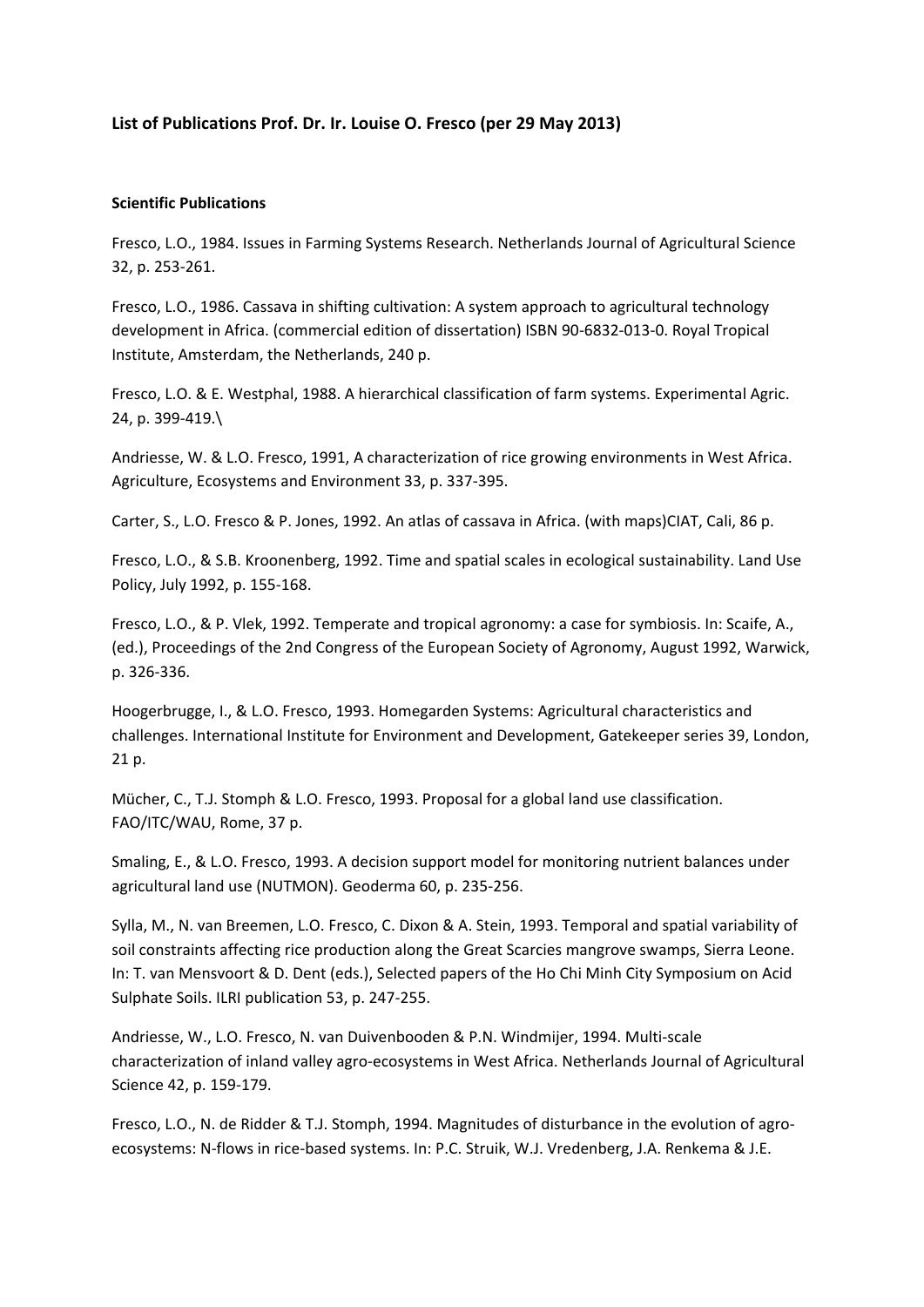Parlevliet (eds.), Plant production on the threshold of a new century. Kluwer Academic Publishers, Dordrecht, the Netherlands, p. 137-149.

Fresco, L.O., L. Stroosnijder, J. Bouma & H. van Keulen (eds.), 1994. The Future of the Land Mobilising and integrating knowledge for land use options. John Wiley and Sons, Chichester, 409 p.

Guiking, F.C.T., D.M. Jansen & L.O. Fresco, 1994. The use of simplified nutrient balances at farm level to determine boundary conditions for sustainable production. In: J.K. Syers & D.L. Rimmer (eds.), Soil science and sustainable land management in the tropics, Cab International, Wallingford, p. 248-257.

Stomph, T.J., L.O. Fresco & H. van Keulen, 1994. Land use system evaluation; concepts and methodology. Agricultural Systems 44, p. 243-245.

Vos, W., & L.O. Fresco, 1994. Can agricultural practices contribute to multifunctional landscapes in Europe? In: D.J. Stobbelaar & J.D. van Mansvelt (eds.) The landscape and nature production capacity of organic/sustainable types of agriculture. Proceedings first plenary meeting EU concerted action, November 31- December 1, 1993, Wageningen, the Netherlands, p. 4-12.

Almekinders, C.J.M., L.O. Fresco & P.C. Struik, 1995. The need to study and manage variation in agro ecosystems. Netherlands Journal of Agricultural Science 43, p. 127-142.

Fresco, L.O., 1995. Agro ecological knowledge at different scales. In: Proceedings of a symposium on eco regional approaches in agricultural research, ISNAR, The Hague, 1994. Eco regional approaches for sustainable land use and food production, J. Bouma, A. Kuyvenhoven, B.A.M. Bouman, J.C. Luyten & H.G. Zandstra (eds.), Kluwer Academic Publishers, Dordrecht, p. 133-141.

Fresco, L.O., 1995. The role of East African soil science: When, where and how? Geoderma 67, p. 171 177.

Steenhuijsen Piters, B. de, & L.O. Fresco, 1995. Farmers managing their most scarce natural resource: an example of local level soil fertility management in Northern Cameroon. In: Local resource management in Africa, J.P.M. van den Breemer, C.A. Drijver & L.B. Venema (eds.), John Wiley & Sons Ltd., Chichester, p. 65 76.

Sylla, M., A. Stein, N. van Breemen & L.O. Fresco, 1995. Spatial variability of soil salinity at different scales in the mangrove rice agro ecosystems in West Africa. Agriculture, Ecosystems and Environment 54, p. 1-15.

Turner II, B.L., D. Skole, S. Sanderson, G. Fischer, L.O. Fresco & R. Leemans (eds.), 1995. Land Use and Land Cover Change. Science/Research plan. IGBP Report No. 35 / HDP Report No. 7, Stockholm, 132 p.

Veldkamp, A., & L.O. Fresco, 1995. Modelling land use dynamics by integrating biophysical and human dimensions (CLUE) Costa Rica 1973- 1984. In: S. Zwerver, R.S.A.R. van Rompaey, M.T.J. Kok & M.M. Berk (eds.), Climate Change Research: Evaluation and Policy Implications, Elsevier Science B.V., p. 1413-1416.

Duivenbooden, N. van, P.N. Windmeijer, W. Andriesse & L.O. Fresco, 1996. The integrated transect method as a tool for land use characterisation, with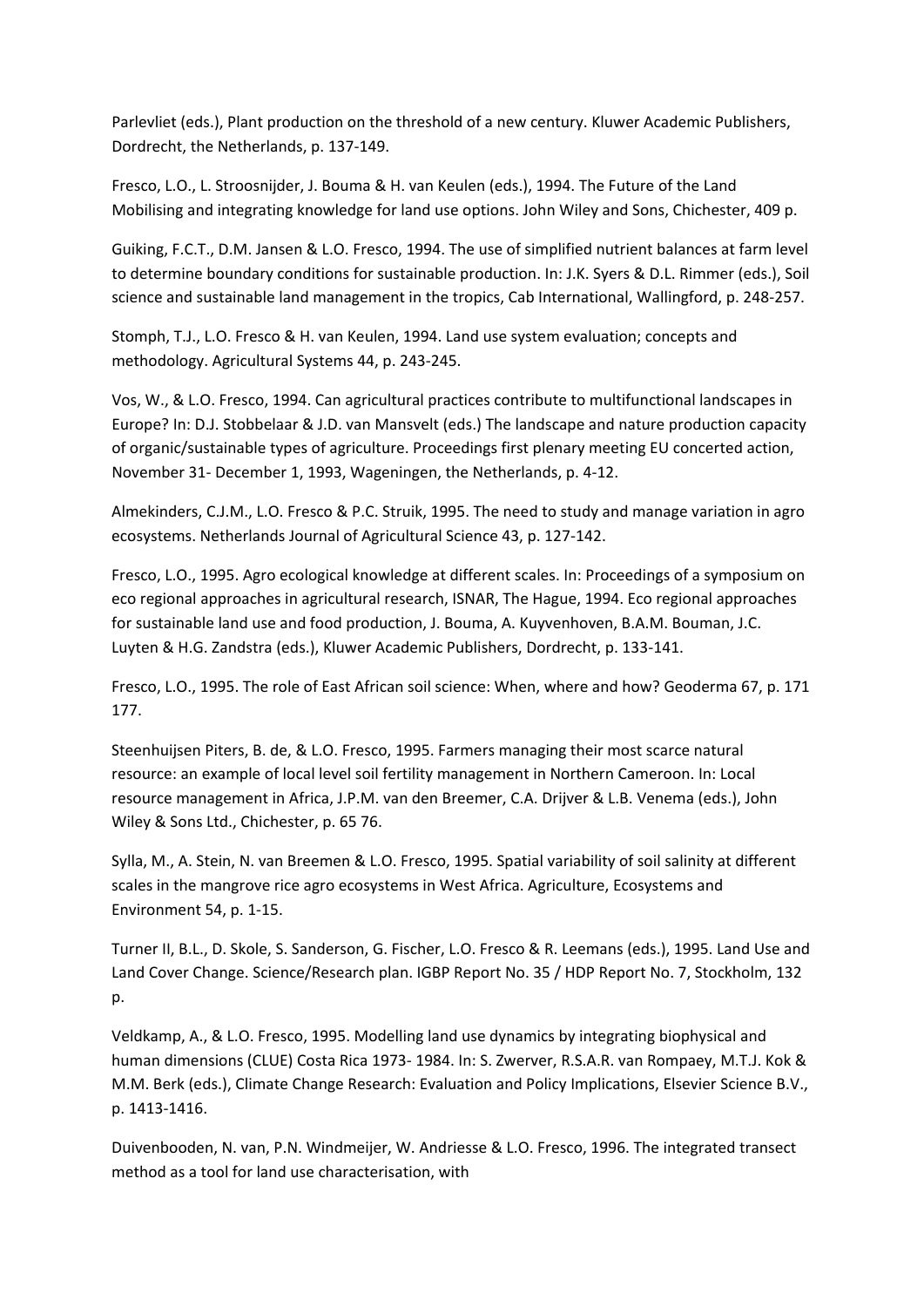Special reference to inland valley agro-ecosystems in West Africa. Landscape and Urban Planning 34, p. 143-160.

Fresco, L.O., 1996. Keynote address: From protecting crops to protecting agricultural production systems. 13th International Plant Protection Congress, Den Haag, 1995. Policy making, a must for the benefit of all, Crop protection for the benefit of all, G.C. Maan & J.C. Zadoks (eds.), Ministry of Agriculture, Nature Management and Fisheries, Den Haag, p. 3-8.

Fresco, L.O., E.M. Bridges & M.H.C.W. Starren, 1996. Food production and environmental impact. FAO World Food Summit 1996, Report no 13, Wageningen Agricultural University / International Soil Reference and Information Centre, Wageningen, p. 59 + annexes.

Fresco, L.O., R. Leemans & A.E. van Zeijl Rozema, 1996. The dynamics of land use change. Land Use Policy 13, p. 332-334.

Meertens, H.C.C., L.O. Fresco & W.A. Stoop, 1996. Farming systems dynamics: Impact of increasing population density and the availability of land resources on changes in agricultural systems. The case of Sukumaland, Tanzania. Agriculture, Ecosystems and Environment 56, p. 203-215.

Smaling, E.M.A., L.O. Fresco & A. de Jager, 1996. Classifying, monitoring and improving soil nutrient stocks and flows in African agriculture. Ambio 25 (8), p. 492-496.

Stoorvogel, J.J., & L.O. Fresco, 1996. Quantification of land use dynamics: an illustration from Costa Rica. Land Degradation & Development 7, p. 121-131.

Veldkamp, A. & L.O. Fresco, 1996. CLUE: a conceptual model to study conversion of land use and its effects. Ecological Modelling 85, p. 253-270.

Veldkamp, A. & L.O. Fresco, 1996. CLUE-CR: an integrated multi-scale model to simulate land use change scenarios in Costa Rica. Ecological Modelling 91, p. 231-248.

Veldkamp, A., G. Zuidema & L.O. Fresco, 1996. A model analysis of the terrestrial vegetation model of IMAGE 2.0 for Costa Rica. Ecological Modelling 93, p. 263-273.

Fresco, L.O., 1997. Viewpoint: The 1996 World Food Summit. Global Environmental Change 7 (1), p. 1-3.

Fresco, L.O., & R. Rabbinge, 1997. Keeping world food security on the agenda: Implications for the United Nations and the CGIAR. Issues in Agriculture 11, CGIAR, Washington D.C., SA, ii + 16 p.

Ridder, N. de, T.J. Stomph & L.O. Fresco, 1997. Effects of land use changes on water and nitrogen flows at the scale of West African inland valleys: an explorative model. In: Symposium on Systems Approaches for Agricultural Development (SAAD), Los Baños, Philippines, 1995. Applications of systems approaches at the farm and regional levels, P.S. Teng et al., Kluwer Academic Publishers, Dordrecht, p. 367-381.

Veldkamp, A., & L.O. Fresco, 1997. Reconstructing land use drivers and their spatial scale dependence for Costa Rica (1973 and 1984). Agricultural Systems 55 (1), p. 19-43.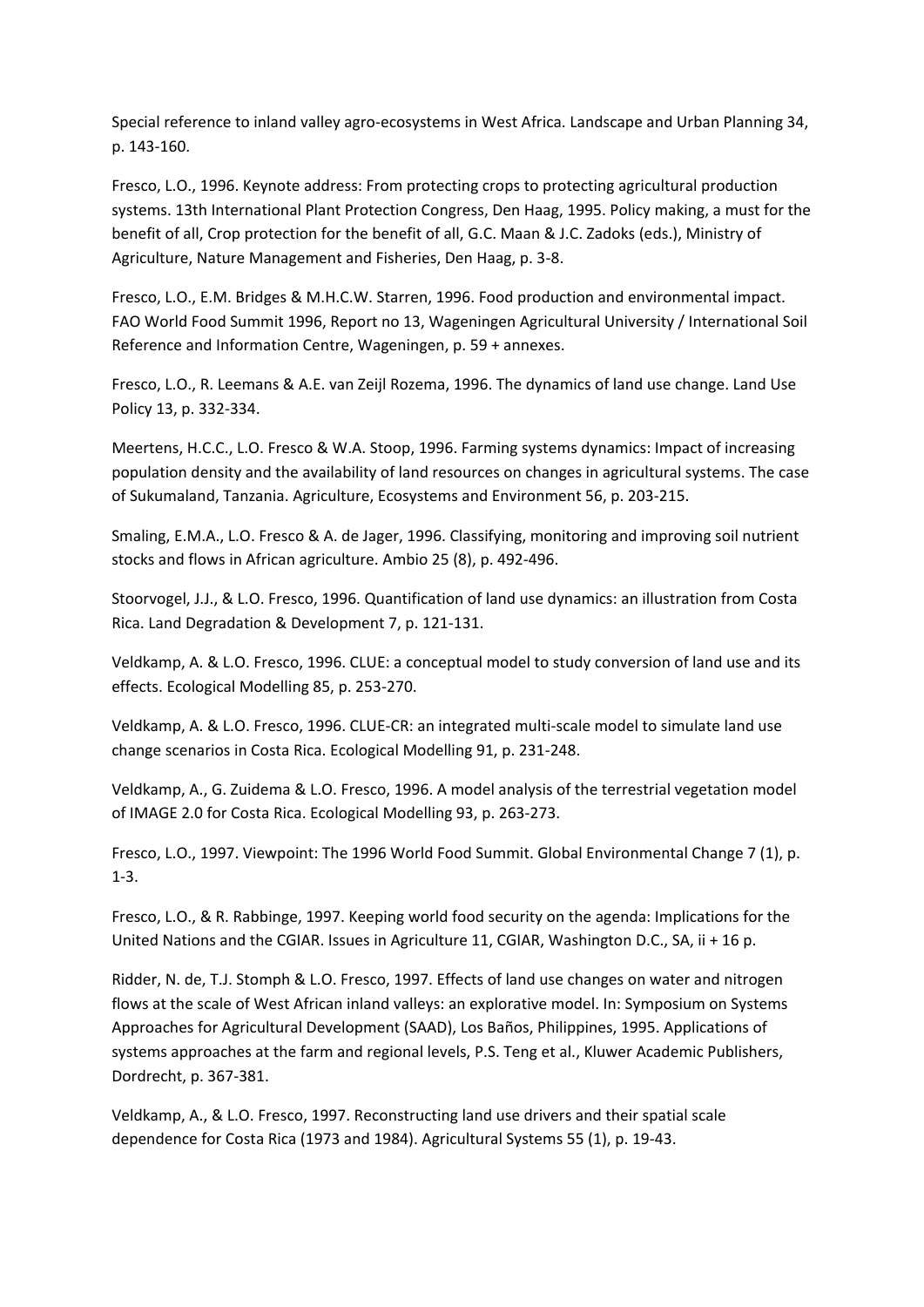Veldkamp, A., & L.O. Fresco, 1997. Exploring land use scenarios, an alternative approach based on actual land use. In: Agricultural Systems 55 (1), p. 1-17.

Koning de, G.H.J., P.J. van de Kop & L.O. Fresco, 1997. Estimates of sub national nutrient balances as sustainability indicators for agro ecosystems in Ecuador. Agriculture, Ecosystems and Environment 65, p 127-139.

Stomph, T.J., C.A. Mücher & L.O. Fresco, 1997. Environmental impact of land use: a new basis for analysis. The Land: Journal of the international land use society 2.1, p 129-142.

Sahagian, D. & J. Melack, C. Birkett, J. Chanton, T. Dunne, J. Estes, M. Finlayson, L.O. Fresco, B. Gopal, L. Hess, T. Hollis, W. Junk, V. Klemas, E. Matthews, J. Melack, L. Mertes, L. Morrissey, K. Rogers, I. Rasool, N. Roulet, D. Sahagian, R. Sass, S. Sippel, B. Svensson & R.Victoria, 1997. Global wetland distribution and functional characterizaton: Trace gases and the hydrologic cycle. Joint IGBP GAIM DIS BAHC IGAC LUCC workshop, Santa Barbara, USA, 1996. IGBP GAIM/IGBP Global Change, 145 p.

Verburg, P.H., G.H.J. de Koning, K. Kok, A. Veldkamp, L.O. Fresco & J. Bouma, 1998. Quantifying the spatial structure of land use change: an integrated approach. ISSS / ITC International Conference on Geo information for sustainable land management, Enschede, 17 21 August 1997. ITC Journal 1997 3/4, Special Congress Issue, on CD ROM.

Koning de, G., A. Veldkamp & L.O. Fresco, 1998. Land use in Ecuador: a statistical analysis at different aggregation levels. Agriculture, Ecosystems and Environment 70, p 231-247.

Smaling, E.M.A., O. Oenema, and L.O. Fresco, (eds), 1999. Nutrient Disequilibria in Agroecosystems: Concepts and Case Studies. CAB International, Wallingford, UK, 352 p.

Ayensu, E., van R. Claasen, D., Collins, M., Dearing. A., L.O. Fresco, , Gadgil, M., Gitay, H., Glaser, G., Juma, J., Krebs, J., Lenton, R., Lubchenco, J., McNeely, J.A., Mooney, H.A., Pinstrup-Andersen, P., Ramos, M., Raven, P., Reid, W.V., Samper, C., Sarukhán, J., Schei, P., Galizia Tundisi, J. Watson, R.T., Guanhua, X., Zakri, A., 1999. International Ecosystem Assessment. Science Magazine, Vol. 286, October 1999.

Fresco, L.O., 2001. Crop Science: Scientific and Ethical Challenges to Meet Human Needs. Statement presented at the Opening Ceremony of the 3rd International Crop Science Congress, Hamburg, 17 August 2000. Included in: Crop Science: Progress and Prospects, CABI Publishing, p. 369-380.

Fresco, L.O., 2003. Genetically modified organisms in food and agriculture: Where are we? Where are we going? In: Crop and Forest Biotechnology for the Future, International Conference in Falkenberg, September 17-19, 2001, p 8.

Fereres, E. & L.O. Fresco, 2001. Preocupaciones a la hora de comer, El Pais Digital.

Fresco, L.O., 2003. Mixing tradition and innovation for food security, poverty alleviation and improved natural resources management. Paddy & Water Environment, 2003, p. 157-158.

Fresco, L.O., 2003. Fertilize the Plant, Not the Soil: Dispelling Myths about Fertilizers and Plant Nutrients. UN Chronicle, Vol. XL, Number 3, Sept-Nov 2003, p. 62-64.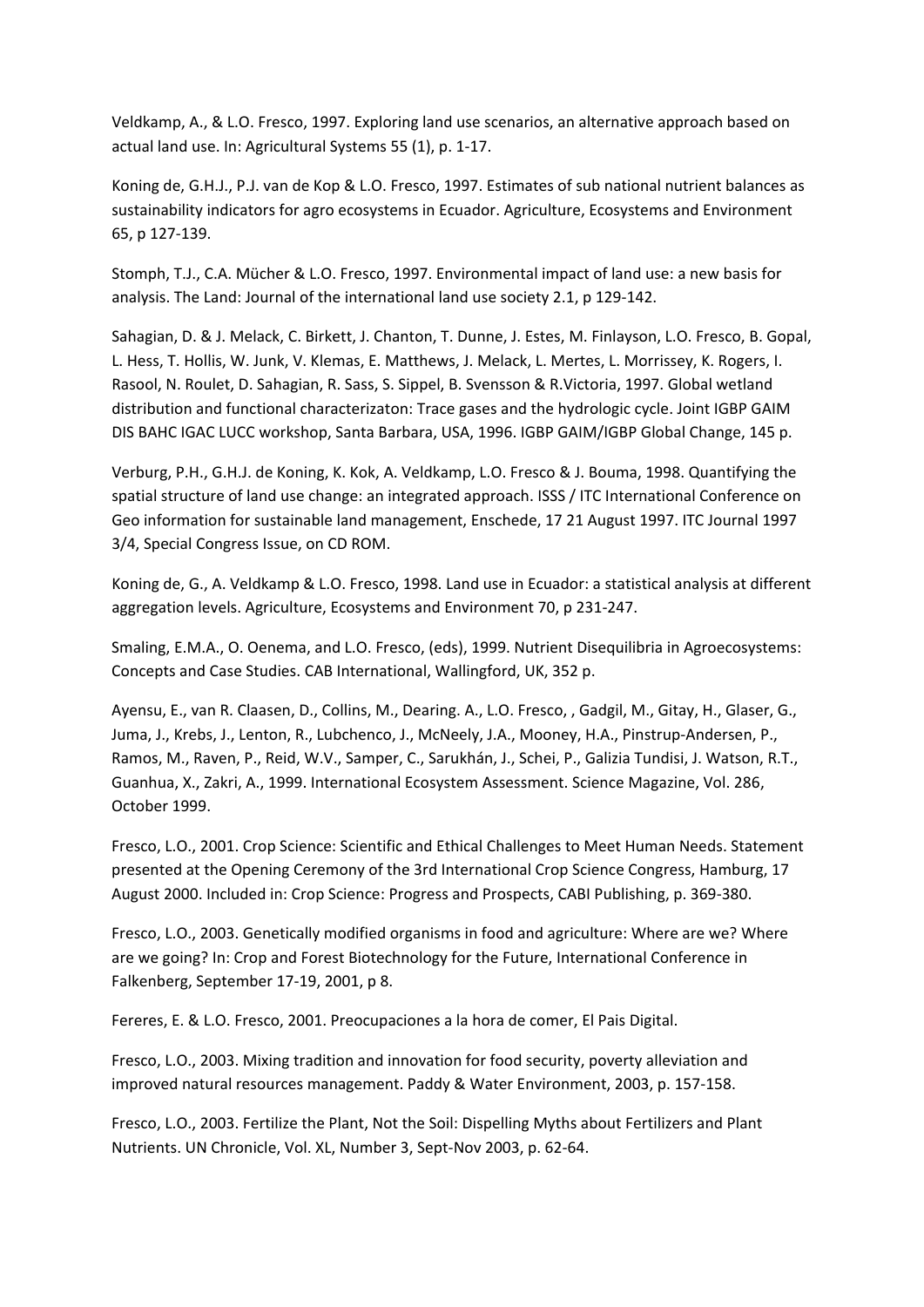Fresco, L.O. & W.O. Baudoin, 2003. Food and Nutrition Security Towards Human Security. In: Food Security & Vegetables, A Global Perspective by Prem Nath Agr. Science Foundation, p.7-41.

Fresco, L.O., 2003, A new social contract on biotechnology. In: Enlargement: EU, GDS International, 2003, p. 60-62.

Fresco, L.O., 2003, Betrokken en op afstand. In: Opening academisch jaar 2003-2004, Katholieke Universiteit Nijmegen, p. 9-17.

Fresco, L.O., 2004, Policy Coherence for Agriculture and Development: a Myth. In: Text of speeches, programme and issues raised of Conference on Policy Coherence for Agriculture and Development, The Hague, 1 June 2004, Annex 3, p. 1-6.

Fresco, L.O., 2005. Rice is Life. In: Journal of Food Composition and Analysis, Volume 18, Number 4, June 2005, p. 149-253.

Fresco, L.O., H. Hoogeveen, J. Burke, J. de Graaf, G. van Hanselma, L. Hermans, P. Steduto & K. Yoshinaga, 2005. Water for Food and Ecosystems: The road from resource dispute to reconciliation. In: Biodiversity & Agriculture in Sustainable Development International Newsletter 13-08, February 2005, p. 1-4.

Fresco, L.O. et al., 2005. A little fine-tuning will put food on all our tables. In: The Times Higher Education Supplement, June 2005.

Fresco, L.O., 2005. Nieuwe Spijswetten. Cleveringa-oratie, Leiden, 2005.

Fresco, L.O., 2006. Keynote Speech on Water Management for Food and the Environment. World Water Forum 4, Mexico City, March 2006.

Fresco, L.O., 2006. Sustainable agro-food chains: challenges for research and development. In: Ruerd Ruben, Maja Slingerland and Hans Nijhoff (Eds.) "Agro-Food Chains and Networks for Development" Wageningen UR Frontis Series, Springer, p. 205-208.

Fresco, L.O. 2006. Health Challenge 2006 & Knowledge-to-Action 2007 Summaries. Global Prevention Alliance, McGill Integrative Health Challenge, Montreal, Canada, 2007 (website).

Fresco, L.O. 2006, Cleveringa oratie (herzien), De Gids, mei 2006, p. 394-408.

Fresco, L.O. with Daan Dijk 2006, Biomass for food or fuel: Is there a dilemma? The Duisenberg Lecture, extended version, Singapore, 17 september 2006, 36 p.

Fresco, L.O. 2007. Het einde van de universiteit. Rede ter gelegenheid van de 375e Dies Natalis Universiteit van Amsterdam, 8 januari 2007, AUP/Vossiuspers, 19 p.

Fresco, L.O. 2007, De gesproken les. (Bewerking van: Het onderschatte hoorcollege uit de essaybundel De ondraaglijke lichtheid van de vleermuis.) column wetenschap LRPLN, 2007-2, p. 17.

Fresco, L.O. 2007, Het enige echt duurzame bezit dat we hebben. In: Nexus 2007, nr. 49, ISSN 0926- 2970, Uitgeverij Nexus, Tilburg, p. 31-40.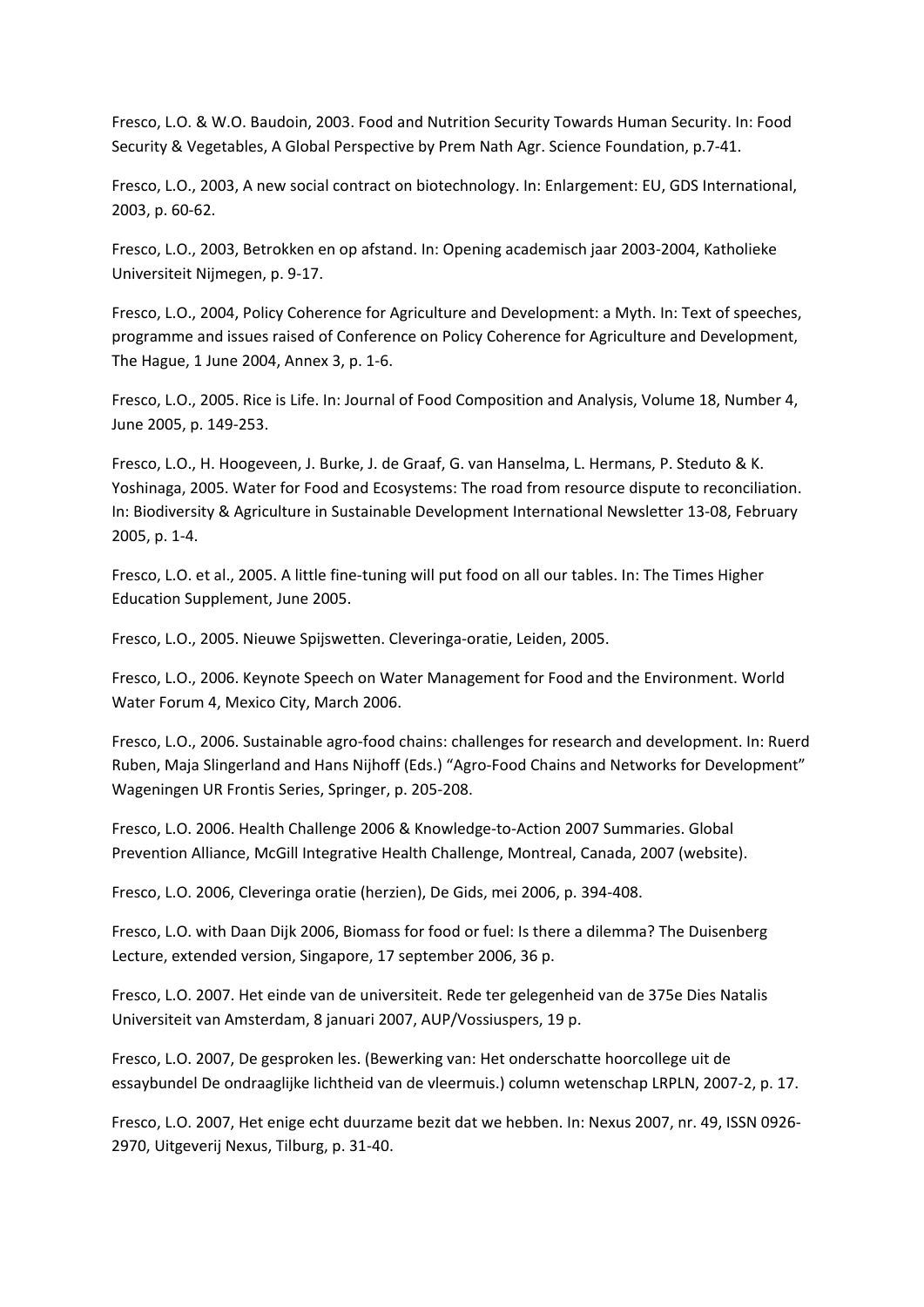Fresco, L.O. 2007, Sustainable development as a multilateral and cultural issue. Speech delivered at the occasion of the Fifth Anniversary of the Prince Claus Chair at Paleis Noordeinde, The Hague, 22 June 2007 In VN Forum 2007/3, p 6-10.

Fresco, L.O. 2007, Sustainable development as a multilateral and cultural issue. In: Development and Equity, Annual Report 2007 Prince Claus Chair, ISBN 978-90-393-47812, p. 27-30.

Fresco, L.O. with Daan Dijk 2007. Biomass, food & sustainability: Is there a dilemma? Updated version, Autumn 2007, 51 p.

Fresco, L.O. 2007, From Kyoto to Sustainability: new challenges for the 21 century. Position papers from colloquium participants, Addendum, November 21, 2007, Global Colloquium of University Presidents, New York University, Nov 28-29, 2007.

Fresco, L.O., 2008, Food is not oil. Rabobank. website Rabobank, Meeting Point, Kiev, 2008.

Waarden van de Landbouw. Advies Sociaal-Economische Raad, nr 5, 16 mei 2008, ISBN 90-6587-971- 4 /CIP, 106 p.

CAP Reform and Public Services of Agriculture. Advisory report The Social and Economic Council in the Netherlands. Abridged version. July 2008. ISBN 90-6587-973-0, 52 p.

Réforme de la PAC et biens publics fournis par l'agriculture. Avis Le Conseil économique et Social aux Pays-Bas. Version abrégée, Août 2008, ISBN 90-6587-974-9. 56 p.

Fresco, L.O., 2008, Het landschap van de menselijke maat. In: Van Os, H.W., De ontdekking van Nederland. Vier eeuwen landschap verbeeld door Hollandse meesters. NAi Uitgevers, Rotterdam, p. 28-34.

Fresco, L.O. 2008, A landscape with a down-to-earth flavour. In: Van Os, H.W., The Discovery of the Netherlands. Four Centuries of Landscape painted by Dutch Masters. NAi Uitgevers, Rotterdam.

Fresco, L.O., 2008, Zee + land van de toekomst, Standplaats Zeeland. ISBN/EAN: 978-90-72151-37-7, Zeeuwse Bibliotheek, De Drukkery, p 72.

Landschap verdient beter! Advies van de onafhankelijke Task Force Financiering Landschap Nederland onder voorzitterschap van prof.dr. A.H.G. Rinnooy-Kan, Ministerie LNV, November 2008, 70 p.

Fresco L.O. with Daan Dijk and Wouter de Ridder, 2008, Biomass, Food & Sustainability: Is there a dilemma? Louise O. Fresco, Rabobank, Santillana Ediciones Generales, S.L., Taurus, ISBN 978-84-306- 0759-4, 104 p.

Fresco, L.O. con la participatión de Daan Dijk en Wouter de Ridder, 2008, Biomasa, alimentos y sostenibilidad: ¿ Existe un dilema?, Rabobank. Santillana Ediciones Generales, S.L., Taurus, ISBN 978- 84-306-0758-7, 119 p.

Fresco, L.O. De smaak van zonlicht. Groeneveldblad. Groeneveldlezing 2008, Uitgave Kasteel Groeneveld / Stichting Groeneveld, p 5-11.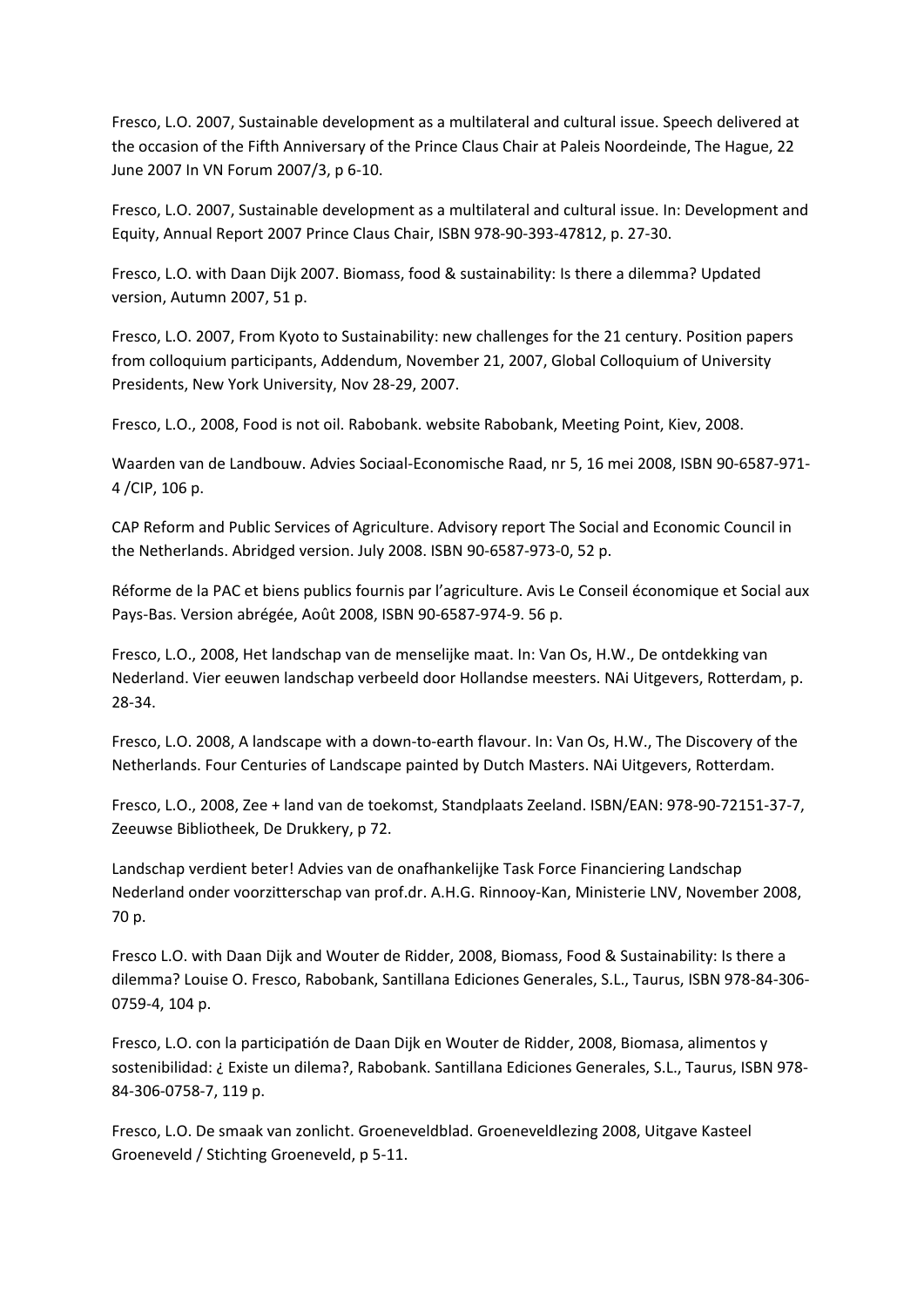Fresco L.O. 2008, Het einde van de Universiteit (volgens een rapport van de universiteit van Oeloemia). Bewerkte dieslezing. In: Chris Lorenz (red) If you're so smart, why aren't you rich? Universiteit, markt & management., Boom, 2008.

Fresco, L.O. 2008, Challenges for food system adaptation today and tomorrow. Environ. Science Policy, 2008.

Fresco, L.O. 2009, Duurzaam ondernemen. In: Nieuwe Oogst. 2009.

Fresco, L.O. 2009, Ontwikkelingssamenwerking als crisisinstrument. In: Bidden is niet genoeg. Tegendraadse meningen over de crisis. Uitgeverij Maarten Muntinga, Amsterdam, 2009.

Fresco, L.O. 2009, The next big thing: Better Biofuels. In: Foreign Policy, mei/juni 2009.

Fresco, L.O. 2009, Dutch coasts in transition. Publicatie uitkomsten van DeltaCommissie in: Nature Geoscience 2, 30 juni 2009.

Fresco, L.O. 2009, What vision for the agriculture of the future? Ideas and proposals. INRA-CIRAD Open Science Network Meeting, partnership, innovation and agriculture. Fi4iar, Parijs, December 2009.

Fresco, L.O. 2010, Genetisch gemodificeerde gewassen bieden uitkomst als traditionele veredeling van gewassen op verzilte, verdroogde of geërodeerde bodems tekort schiet. In: IBED (Institute for Biodiversity and Ecosystem Dynamics, Universiteit van Amsterdam, Amsterdam, 2010.

Fressco, L.O. & Rudy Rabbinge, 2010, Werken aan wereldwijde voedselzekerheid. In: Milieu, tijdschrift van de Vereniging van Milieuprofessionals. Nr. 7, pagina's 6-8, november 2010.

Fresco, L.O. & Robbert Dijkgraaf, IPCC kon niet met onzekerheid omgaan. In: De Volkskrant, Opinie en debat, 31 augustus 2010.

Fresco, L.O. 2010, Geroosterde wolf en gedeconstrueerde olijf,: voedsel als wereldbeeld. In: Aan tafel ! Uitgeverijen AAB voor Stichting De Gids, Amsterdam, 2010.

Fresco, L.O. & John Turney 2010, Predictions file. In: The rough guide to The Future, Rough Guides Ltd., London, 2010.

Fresco, L.O. 2011, Vleesgeworden matigheid. In: Denken, schrijven en doen. Liber Amicorum ter ere van het afscheid van hoogleraar milieukunde Lucas Reijnders, Amsterdam, 2011.

Fresco L.O. 2011, Michael Pollan's Misguided Food. Pollan's popular food books send the wrong message on hunger and progress, In: Zester Daily, February 2011,

Antibiotica in de veeteelt en resistente bacteriën bij mensen. Advies van de Commissie Veeteeltgerelateerde Antibioticaresistentie onder voorzitterschap van prof.dr. L.J. Gunning-Schepers. 31 augustus 2011.

Fresco, L.O. 2011, Growth with Resilience: Opportunities in African Agriculture. A Montpellier Panel Report. 2011.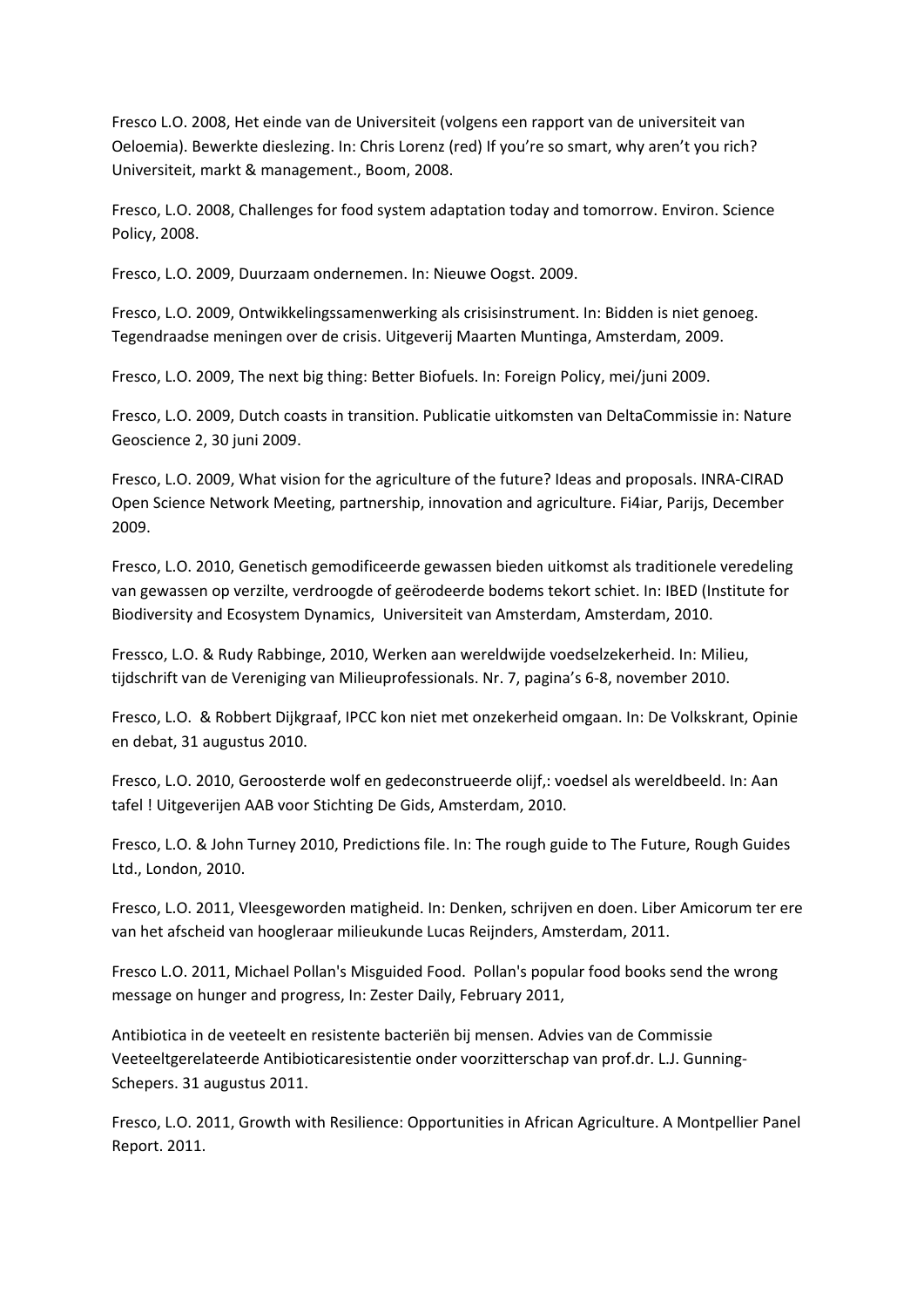Rabbinge, R, & Fresco, L.O. et al., 2011, Klimaatverandering, wetenschap en debat'. Klimaatbrochure KNAW. 2011

Fresco, L.O. 2012, Primeval Landscapes, Deep Time, in: Ideal Real Landscape or Real Ideal Landscape door Willem Sanders, October 2012.

Fresco, L.O. 2012, Femmes et sécurité alimentaire : implications pour la recherche agricole, in : Les Cahiers genre et développement series van het Gender and Development Centre of the Graduate Institute of International and Development Studies, Genève, October 2012.

Fresco, L.O. 2012, Geen nobeler plicht…', publicatie in De Gids, Kosmopolitisme, 2012.

Fresco, L.O. 2012, De Roerganger, opera in drie bedrijven (vrij naar Wagner), in Liber Amicorum Alexander Rinnooy Kan, september 2012.

Fresco, L.O. et al., 2012, Making Rio Work. 10 priorities for sustainable development & 10 best practices. Het Nederlands Platform Rio+20. May 2012.

Fresco, L.O. 2012, Femmes et sécurité alimentaire : implications pour la recherche agricole, in : Les Cahiers genre et développement series van het Gender and Development Centre of the Graduate Institute of International and Development Studies, Genève, octobre 2012.

Conway, G. & Fresco, L.O. (et al), 2013, Sustainable Intensification. A New Paradigm for African Agriculture. A Montpellier Panel Report. 2013.

Fresco, L.O. 2013, The GMO Stalemate in Europe', editorial Science Magazine, 22 February 2013.

For a survey of recent activities and speeches: www.louiseofresco.com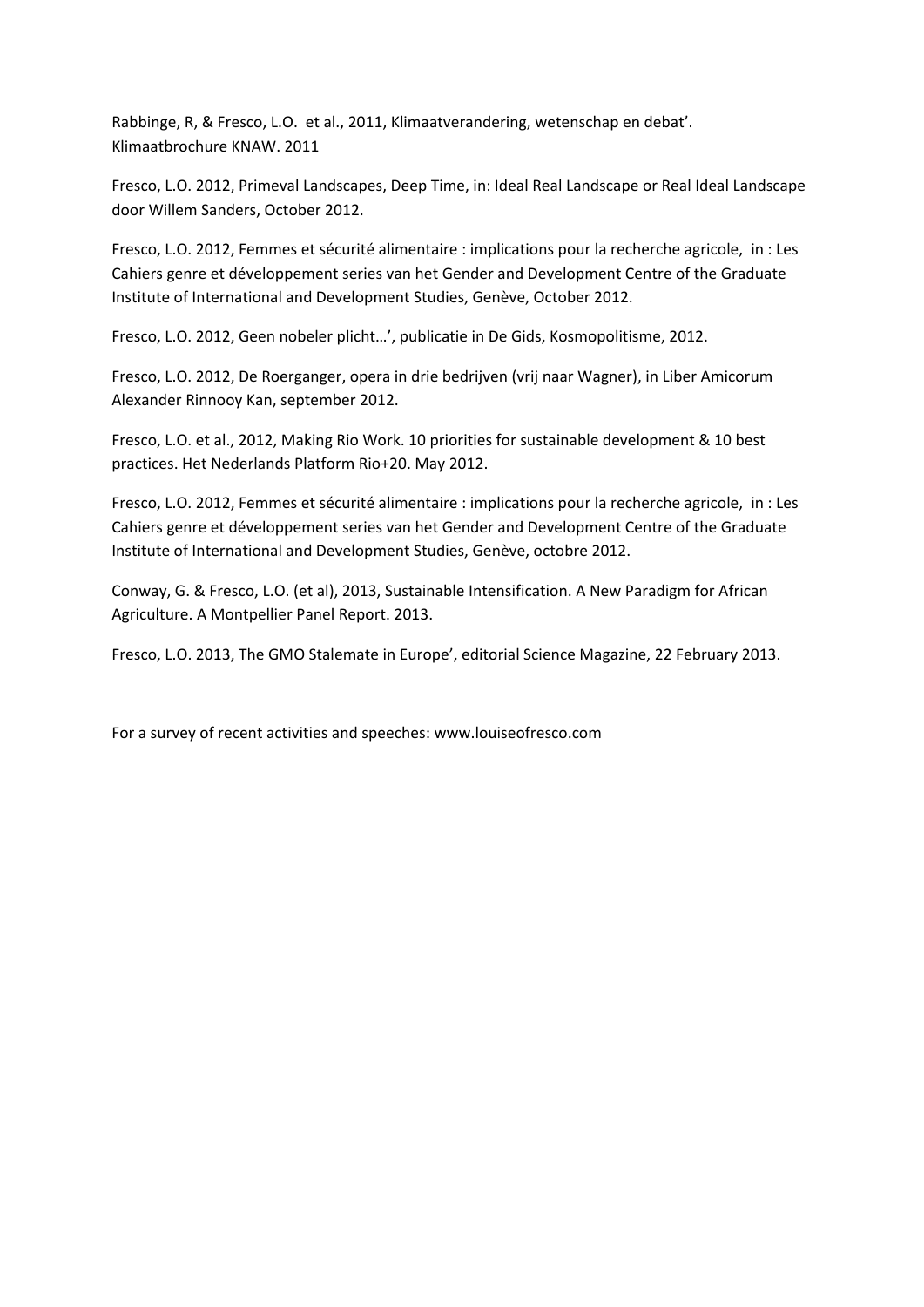#### **Non-scientific publications and books**

Fresco, L.O., Bambusa, 1990. Prometheus, Amsterdam, 186 p.

Fresco, L.O., De ondraaglijke lichtheid van de vleermuis, 1997, Prometheus, Amsterdam, 200 p.

Fresco, L.O., Schaduwdenkers en Lichtzoekers, 1998, Prometheus, Amsterdam, (Huizinga Lecture), 63 p.

Fresco, L.O., De Kosmopolieten, 2003, Prometheus, Amsterdam 356 p.

Fresco, L.O., De Tuin van de Sultan van Rome, 2005, Prometheus, Amsterdam 126 p.

Fresco, L.O., Nieuwe Spijswetten, over voedsel en verantwoordelijkheid, 2006, Prometheus, Amsterdam 159 p.

Fresco, L.O., De Utopisten, 2007. Prometheus, Amsterdam. 349 p.

Dijkgraaf R.H., L. O. Fresco, T. Gualthérie van Weezel en M. van Calmthout (red.), 2008, De bètacanon – wat iedereen moet weten van de natuurwetenschappen. Uitgeverij Meulenhoff, 272 p.

Fresco, L.O. 2009, Ontwikkelingssamenwerking, internationale betrekkingen en de Verenigde Naties: naar een consensus over vernieuwing. In: Open en onbevangen. De noodzaak van politieke vrijzinnigheid. Uitgeverij Balans, Amsterdam, 2009.

Fresco, L.O. en H. Westerik 2010, Verraad Verleiding en Verzoening, AUP 2010, 144 p.

Fresco, L.O. 2010, Voedsel als wereldbeeld; Soep voor de Keizer. In: de Groene Amsterdammer, nr. 35, pagina's 32-35, september 2010.

Fresco, L.O. 2010, Die Aktualität der Tagebücher aus dem Kongo van André Gide. In: Rozenberg Quarterly, The Magazine, 20 april 2010.

Fresco, L.O. 2010, Een dia. In: Titaantjes, schrijvers schrijven zichzelf. Jubileumuitgave CPNB ter gelegenheid van de 75e Boekenweek. Maart 2010.

Fresco, L.O., 2011, Uitzicht over de uiterwaarden onder Wageningen, een locatie in De Kosmopolieten. In: Schrijverspad Veluwezoom. Een literaire en toeristische voettocht van Rhenen naar Dieren van B. van Dorsten. April 2011.

Fresco, L.O., 2011, 'Het leiderschap is op drift geraakt', in: De stijl van de leider van W. de Rek en P. Broertjes. Maart 2011.

Fresco, L.O. 2012, Preface Het insectenkookboek. April 2012

Fresco, L.O. 2012, Hamburgers in het Paradijs: Voedsel in tijden van schaarste en overvloed, 5 oktober 2012.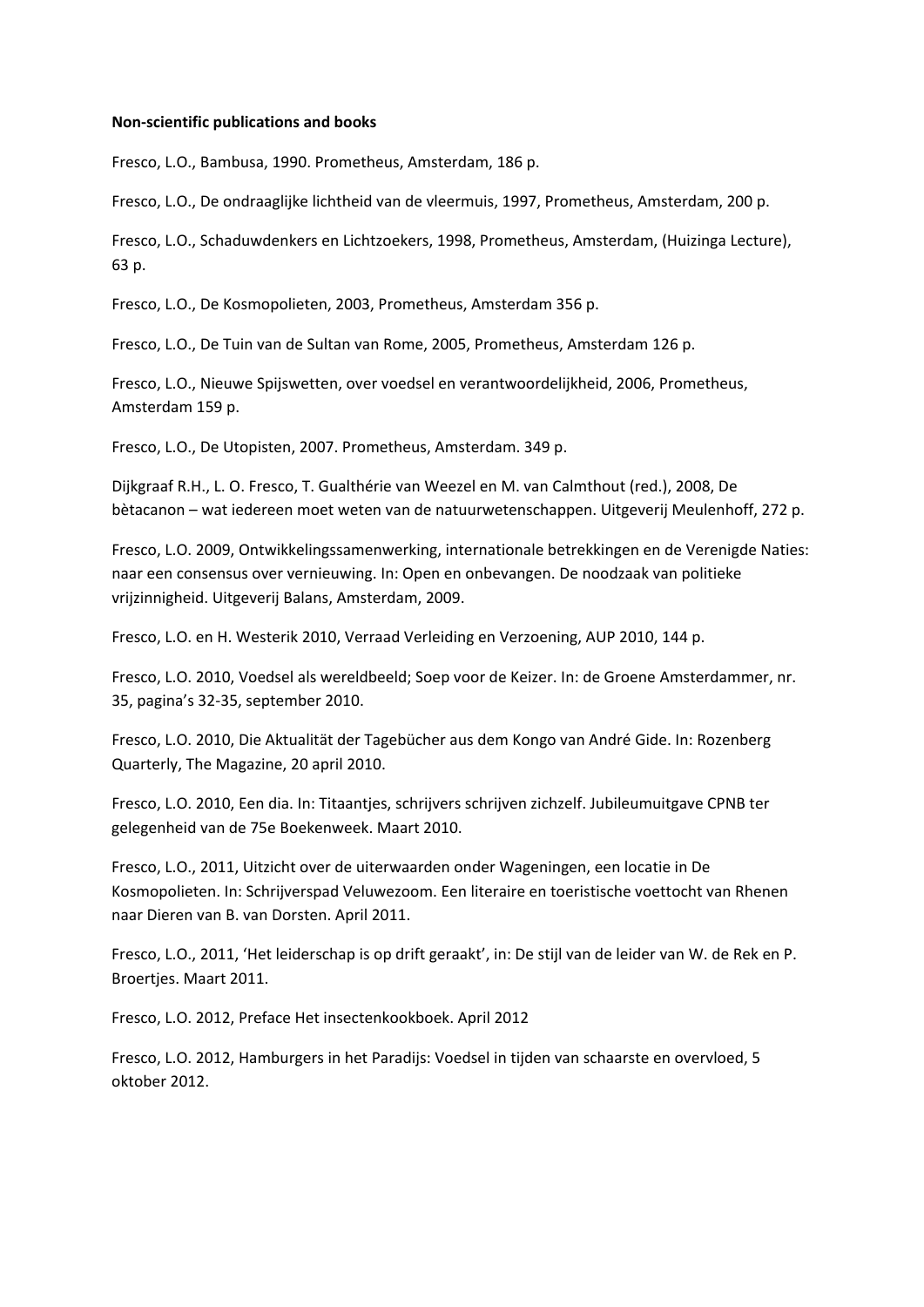## **Columns**

Column NRC Handelsblad (monthly), 1993-1997.

Column NRC Handelsblad (biweekly), since 2007.

Editor Bèta Canon, De Volkskrant, weekly 2007.

Column Folia, University Magazine Universiteit van Amsterdam (biweekly), since 2008.